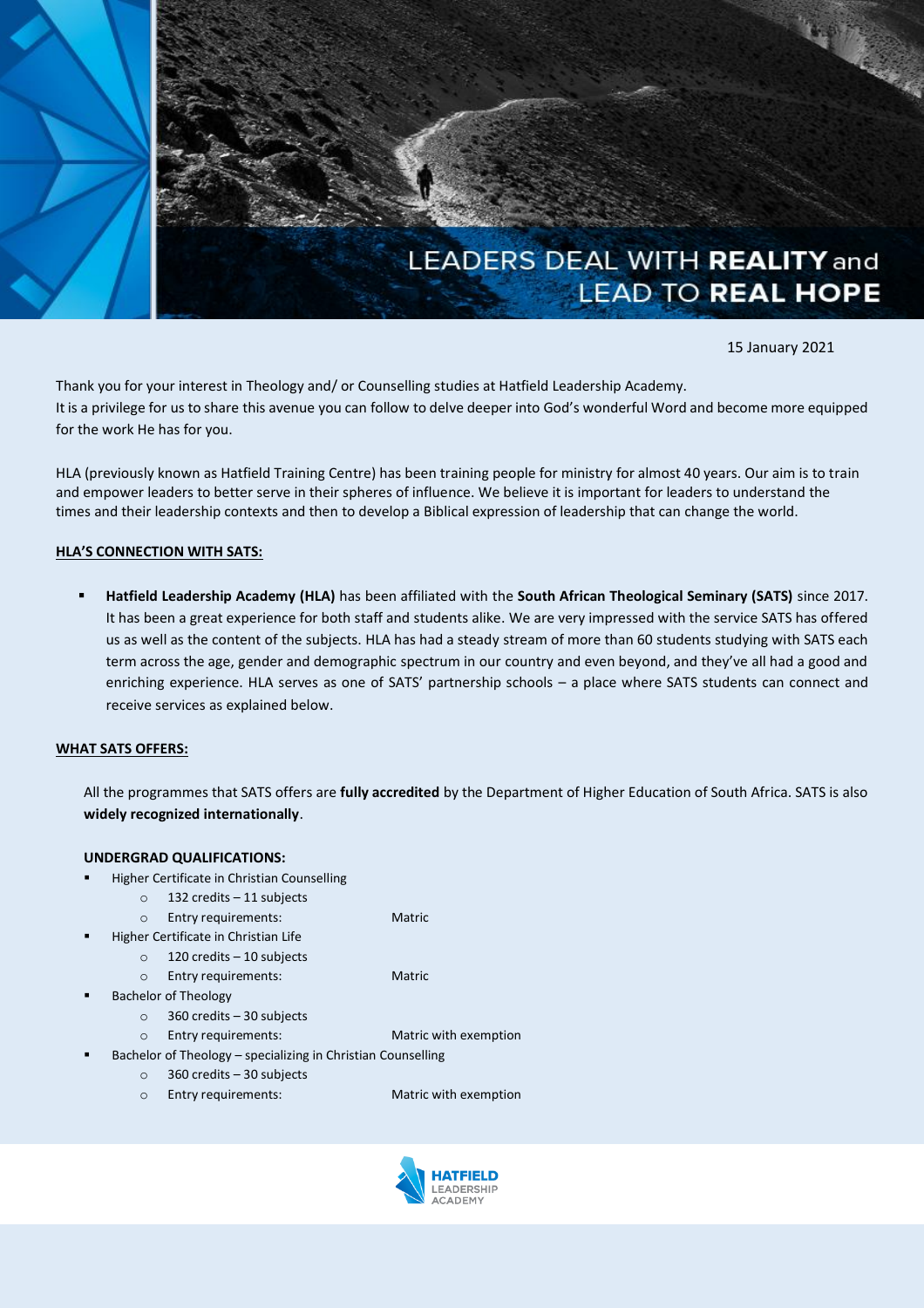### **POST-GRAD QUALIFICATIONS:**

- Honours in Theology
	- o 120 credits
	- o Entry requirements: Bachelors in Theology

or degree in a different field + the HCCL.

- Masters in Theology
	- o Thesis program
	- o Entry requirements: Honours in Theology
- **Doctorate of Philosophy in Theology.** 
	- o Thesis program
		- o Entry requirements: Honours in Theology

### **ANOTHER OPTION:** Stand-Alone Subjects:

- o You can do any subject as a Stand-Alone subject if you don't want to do a formal qualification
- $\circ$  If you don't have a Matric you can do 5 stand-alone subject as a bridging course and then apply to do a Higher Certificate.

### **HOW SATS WORKS:**

### ▪ **ONLINE:**

SATS is an **online university** so you need to be **computer literate**, as well as have **internet access**for your studies, as SATS makes use of an **online portal, called mySats,** to engage with their students. All **study materials** are available through this portal and **projects** and **exams** are submitted directly online to SATS through mySATS, and communication with your course facilitator happens on mySats as well.

### ▪ **TERMS:**

**There are 4 terms in the year of 3 months each:**

- **1 February – 30 April**
- **1 May – 31 July**
- **1 August – 31 October**
- **1 November – 31 January**
- o Note that SATS follows a **fixed academic calendar**, in order to pass a subject you do need to fulfil the requirements and hand in assessments at the specific due dates.
- o SATS requires you to do a **minimum of 4 subjects in a year.** (unless you are doing a stand-alone subject)
- o Note that not all subjects are **available each term** the back of the Prospectus has the details.

### ▪ **FEES:**

| 2021             | <b>HCCL &amp; BTheo</b> | <b>HCCC</b>           | <b>Honours &amp; Masters</b>    |
|------------------|-------------------------|-----------------------|---------------------------------|
| Cost per subject | R2.284.00               | R <sub>2.610.00</sub> | R2.690.00<br>(12 credit course) |

- o The fee covers 1 subject's cost for 1 whole term. Subjects are completed within 1 term.
- o These fees include your study materials, your **online textbooks** in the form of readers, as well as access to **worldclass academic databases and online libraries**. There are a few subjects, especially in HCCC that do require you to buy some textbooks, but HLA do have most of them available for you to use as well.
- o All subject fees are payable **directly to SATS before the start of each term** .

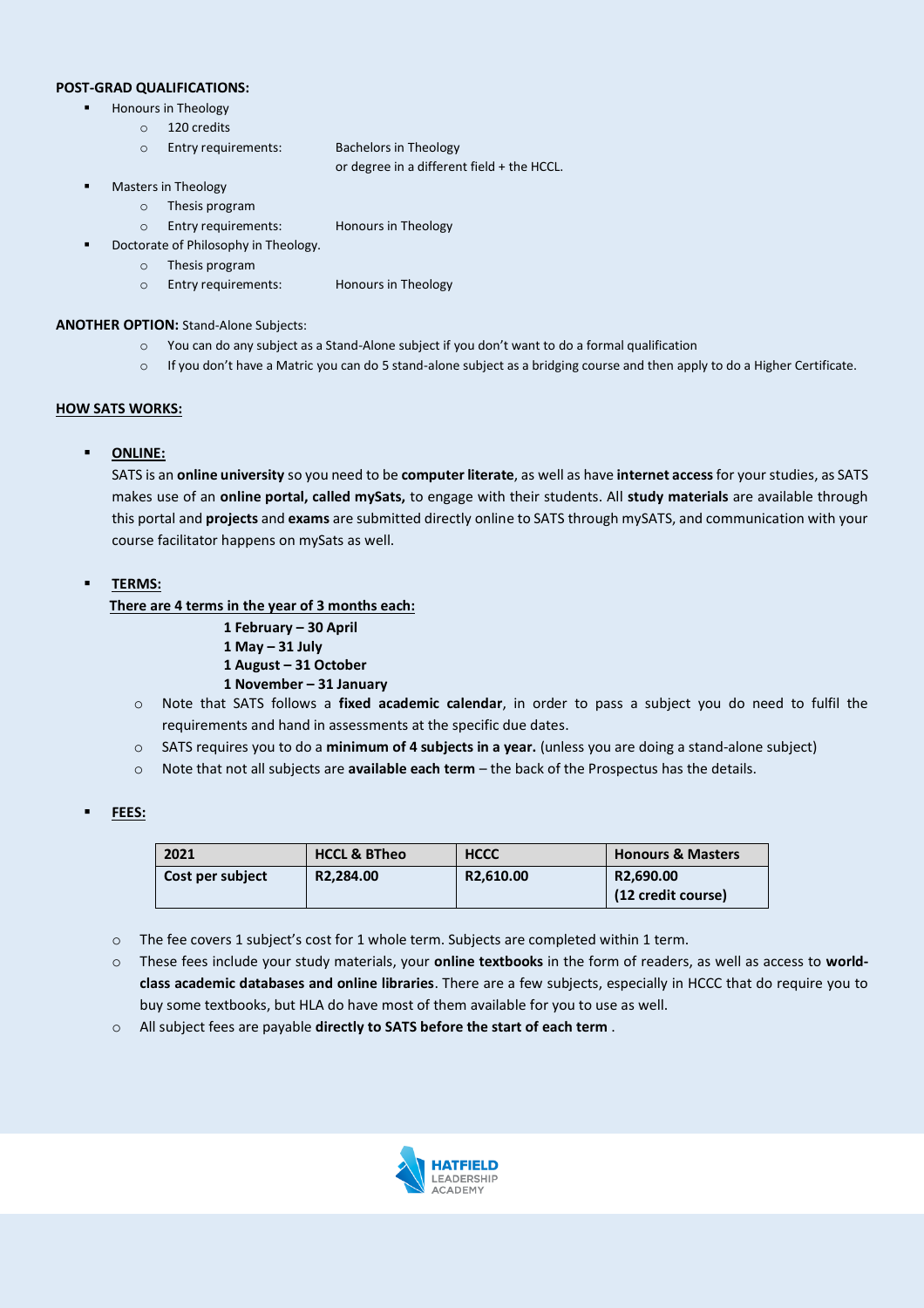# **BENEFITS OF BEING A HATFIELD STUDENT – HLA MEMBERSHIP EXPLAINED:**

Why register with SATS as a Hatfield student?

Studying is challenging – but you don't have to do it alone.

Become part of the HLA community of over 70 SATS students. Connect with HLA staff, facilitators as well as fellow students and be empowered for your journey in the following ways:

# **1) FINANCIAL BENEFIT:**

Hatfield students get a **10% discount** on all your subject fees. SATS sees the value of students being part of a study group like Hatfield and offer a financial incentive to encourage students in that.

# **2) ADMIN & MORAL SUPPORT:**

Need assistance with subject choices, curriculum changes, extension requests, arranging a remark, or any other study related admin and information? Let us assist you or point you in the right direction. Email [sats@hatfield.co.za.](mailto:sats@hatfield.co.za)

For our full-time students, **mentoring and accountability** regarding your studies are built into the Ministry Training School program. For correspondence students this happens on a more informal basis by being in **contact** with you from time-to-time; helping you to keep **pace** with your study commitments, **praying** for you and offering **wisdom** for life and ministry that goes beyond the formal curriculum, if you do not already have this in place in your local church.

# **3) EXAM INVIGILATION**

We provide **facilities and invigilators** for you to write examinations for the subjects that require that. Contact us if you would like to write your exam at HLA.

# **4) ACCESS TO HLA RESOURCE CENTRE**

As a Hatfield student you are most welcome to visit the Resource Centre during office hours. You can use all the Reference Books in the Resource Centre and take out all other books for 2 weeks at a time.

Make an appointment a[t resources@hatfield.co.za](mailto:resources@hatfield.co.za) to come and browse through the books or to come and use the quiet study cubicles to study.

We also have online-resources which you can access via our kindle account. Online Resources include reference books and also the prescribed textbooks for most of the subjects that require that.

# **5) MONITOR YOUR PROGRESS**

We **monitor your progress** in your studies to provide moral and spiritual support.

We are here to offer **advice** on a personal level as needed, so remember that you can **contact us** for input regarding time management, your course material or personal matters that relate to your studies. In order to provide you with sufficient support we would love to make these 2 services available to you:

- one-on-one (or small group) **tutoring sessions** either via Zoom or in person in the HLA Resource Centre
- **assessment evaluations** where we check your content, academic writing; citations before you submit your assignment, to ensure you are on the right track.

These services are R100 each – or get 1 x free access per month if you register for Level 2 Membership. Please email [sats@hatfield.co.za](mailto:sats@hatfield.co.za) to arrange a one-on-one session or an evaluation of your assignment.

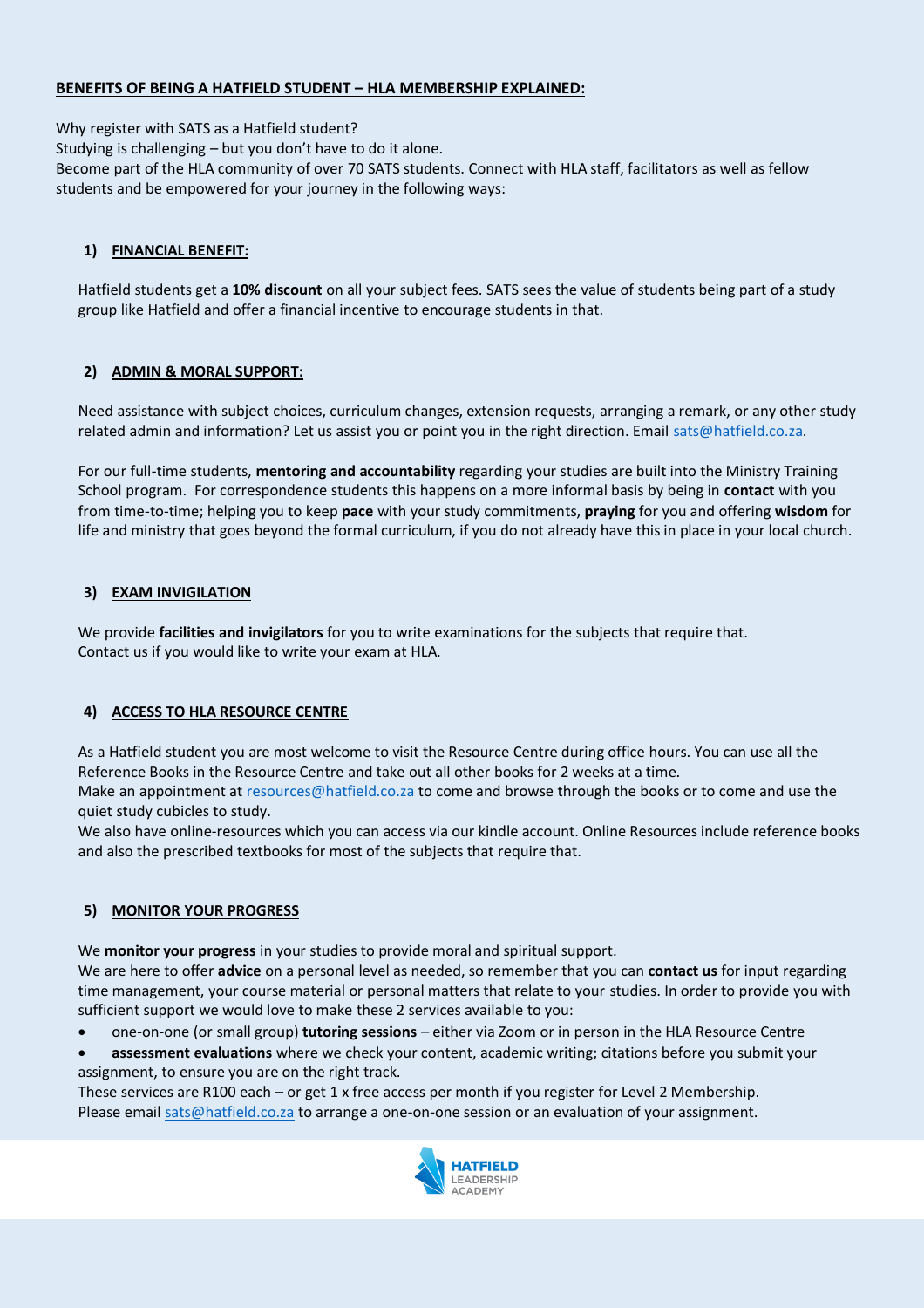## **6) DISCUSSION CLASSES:**

We offer **monthly discussion classes** in which we help you contextualise and apply what you are learning in your SATS subjects. You can attend this **in person or virtually** via the Zoom Cloud Meeting app, or you can receive the video and audio recordings afterwards.

Classes happen in **a 1-week cycle, once a month** and the times are scheduled for after-hours as far as possible. Classes are designed to give you exposure to knowledgeable group facilitators and to enrich your study experience by getting additional input; having a place to bring your questions; and rubbing shoulders with students who are on the same journey as you.

We cover a number of **SATS classes** each term, so remember to align your subject choices with the **HLA Class Program** as attached to this email.

Note that our **Counselling students** have a monthly class in the form of a Cohort with experienced counsellors who cover various practical and insightful counselling topics. You also get an opportunity to meet fellow Counselling students and support each other on the way.

HLA's **MINISTRY TRAINING SCHOOL (MTS)** has a proven track record of having successfully launched many men and women into the sphere of life to which God has called them. We believe that effective ministry is rooted not only in theology, but also in a living and exciting relationship with God. We provide holistic training that includes personal development and mentoring, solid academic input and practical hands-on learning.

Our MTS classes are available to all our students so that you can get ministry preparation input whether you are in the MTS program or studying part time. Add the Bonus Level to your subscription and you can attend all the MTS Classes: MTS Classes cover topics such as the following:

- Practical Preaching;
- Spiritual Formation classes
- Leadership Theory & Development
- Biblical World View
- Input on practical ministry skills: e.g. personal finance; small group facilitation; how to conduct different services
- Bible Interpretation following the Sunday Bible School HCC program
- Whole Life Discipleship
- Enrichment classes on topics such as Academic writing; How to write an assignment; or any theologically related webinars we may present from time to time.

Then we are excited to present a **Pastoral Internship** in which 2nd and 3rd year MTS students can get **practical ministry experience** by shadowing a HCC Pastor for 15 hours a week (or hours as specified). Learn first-hand how to do **home visits and lead small groups; observe how to conduct weddings and funerals; do hospital visits, as well as learn about the admin that ministry entails**. If you live far from Pretoria but would like to be part of this, we would love to partner with your pastor to offer you an internship in your church. Contact us to find out more.

All MTS, SATS and Enrichment classes will be charged at R200 per class OR are included in the Membership Level you register for.

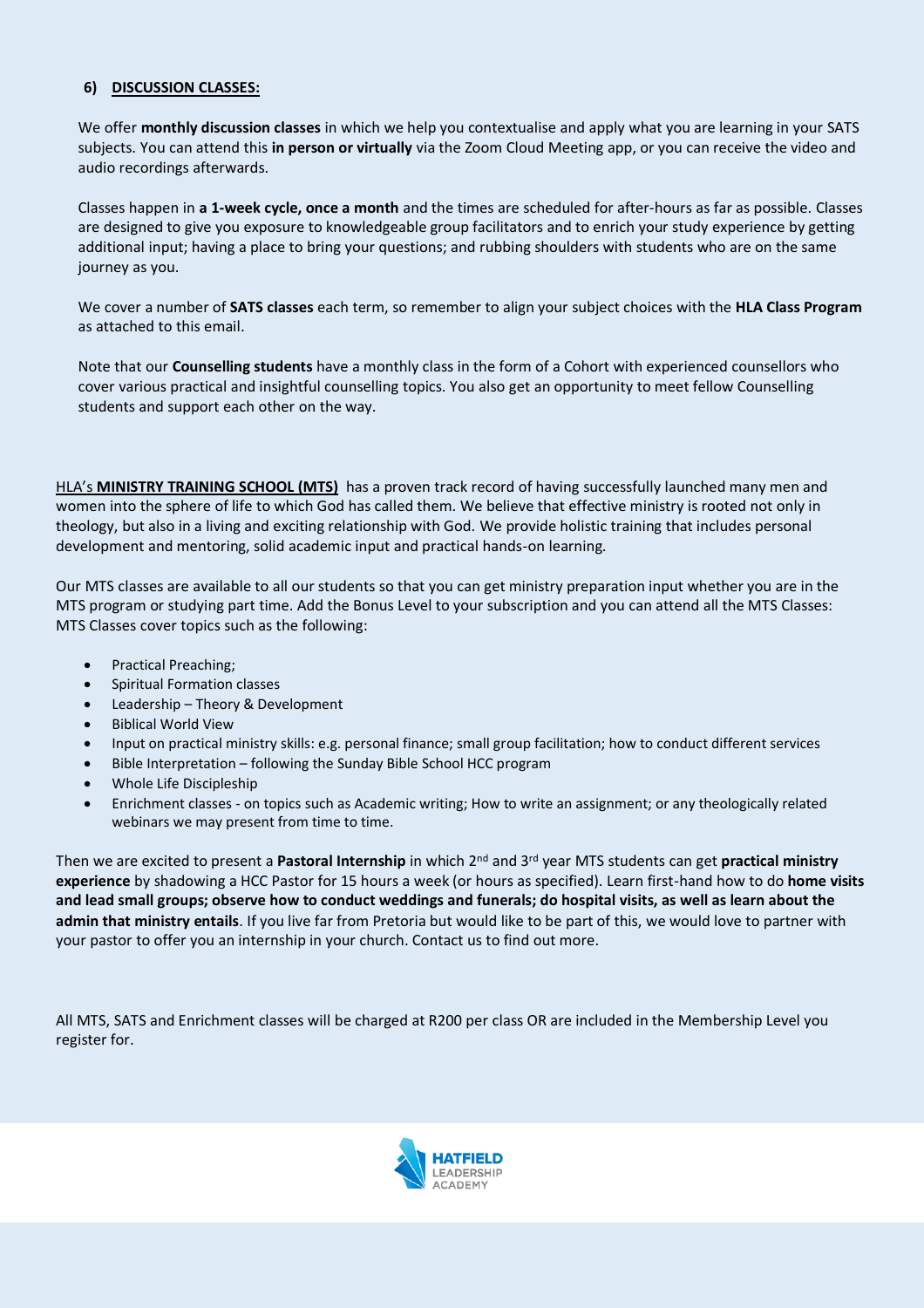# **HLA MEMBERSHIP MODEL:**

# LEVEL 1

1. HLA Membership

R100

 $\epsilon^{+R100}_{\text{plm}}$ 

- 2. 10% discount on SATS subjects
- 3. 1 cohort/ SATS class per month
- 4. Admin & moral support
- 5. Exam invigilation
- 6. Access to HLA Resource Centre, books & SATS textbooks

LEVEL 2 Ī

 $R_{200}$ <br> $\frac{P/m}{P}$ 

 $*$ R<sub>50</sub>

 $P/\eta$   $\geq$ 

- 1. HLA Membership
- 2. 10% discount on SATS subjects
- 3. Unlimited cohort/ SATS/ enrichment class
- 4. Admin & moral support
- 5. Exam invigilation
- 6. Access to HLA Resource Centre, books & SATS textbooks
- 7. 1 assignment review per term or 1 tutoring session per month

# ADD BONUS LEVEL

Access to all **MTS & Enrichment Classes** (\*see details in the block below)

 ADD BONUS LEVEL Access to all MTS & Enrichment Classes (\*see details in the block below)

**R650 p/m**

# LEVEL 3: MINISTRY TRAINING SCHOOL Our 3-year preparation curriculum covers:

# 1. HLA Membership

- 2. MTS Classes
- Practical Preaching
- Spiritual Formation classes
- Leadership Theory & Development
- Biblical World View
- Input on practical ministry skills
- Bible Interpretation Sunday Bible School HCC program
- Whole Life Discipleship
- Enrichment Classes

*\*(Level 1 & 2 Bonus Level students can attend any of these MTS classes)*

# 3. SATS Subjects

- 2 / 3 SATS subject classes per term
- 10% discount on SATS Subjects
- 4. Mentoring & Discipleship

# 5. Pastoral Internship:

• 15 hours per week at HCC for 2<sup>nd</sup> & 3<sup>rd</sup> year students

# 6. Support & Access:

Admin, academic support & access to HLA Resources

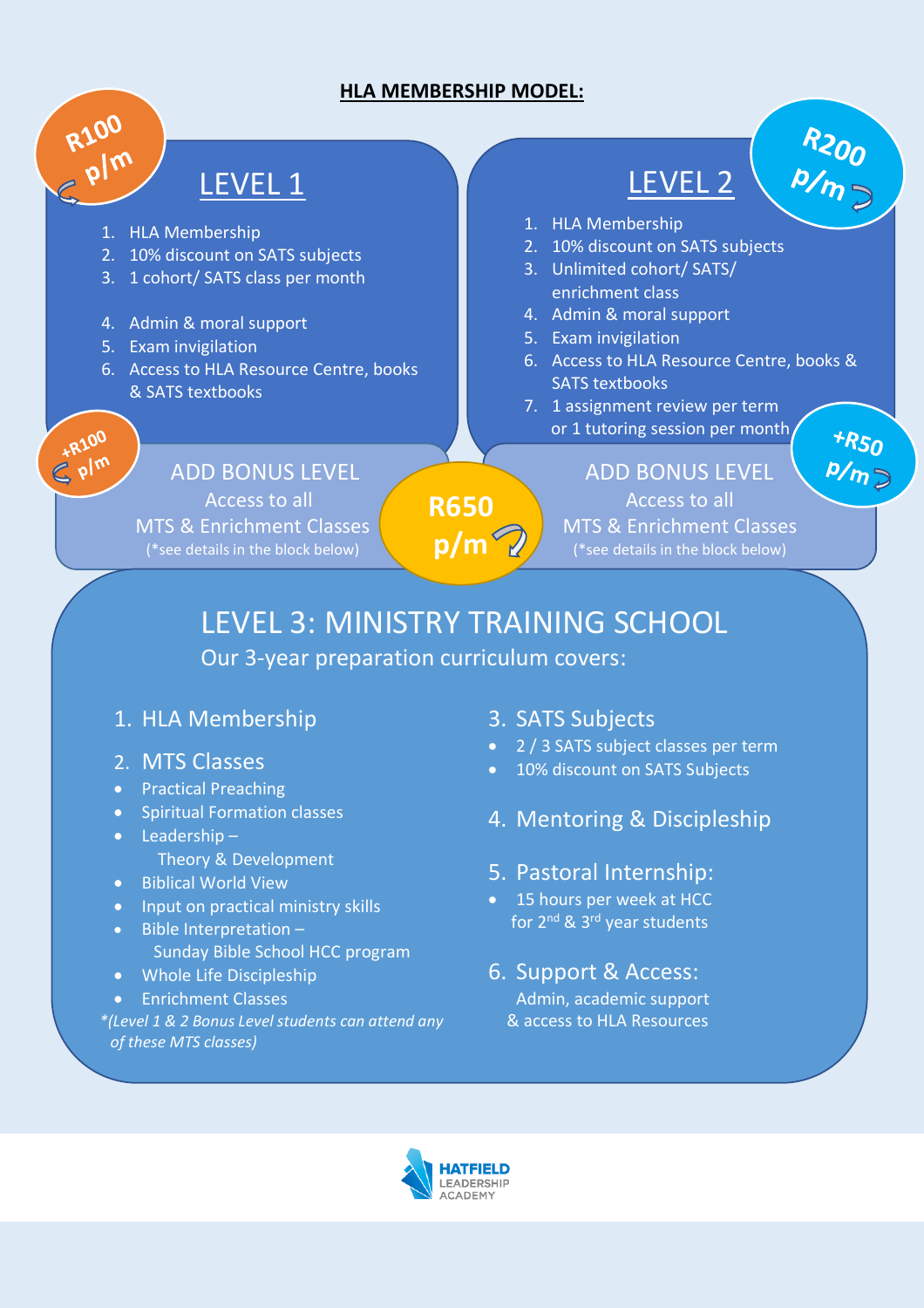### *See a monthly cost breakdown example of an HLA Membership here:*

*For example: if you are a Level 1 subscriber who normally joins the Counselling Cohort, but now and then you want to attend a SATS subject like BIB1121: How to Study the Bible, as well do the Enrichment Class on How to Write Assignments.*

*You have 2 options of subscribing:* 

- *1) do the basic Level 1 subscription and pay separately for the additional classes you want to attend*
- *2) OR sign up for the more affordable Level 2 and Bonus Level which gives you access to ALL classes every month.*

 *Level 1 subscription: R100 Additional SATS class: R200 Enrichment class: R200 TOTAL:R500*



*Register for Level 2 plus Bonus level and get access to all of this for R250 per month.*

We believe the HLA Membership subscription levels offer good value and affordable options for each student. Please contact us if you have any questions or if you need assistance in deciding on the best membership level for you.

### **A few Terms & Conditions of the HLA Membership Model:**

- This model covers HLA membership fees and does not include SATS subject fees.
- All subject fees to be paid directly to SATS as per normal.
- All students are required to subscribe to a Membership Level.
- All subscriptions are for 1 year
- You are welcome to upgrade or downgrade your subscription with 1 months' notice.
- If you choose to pay a once-off amount for the year you will receive a 15% discount.
- If you choose the monthly payment option, please be prepared to do so via debit order.
- All additional classes will be charged at R200 per class if they are not included in the Subscription Level you subscribe too

### **WATCH THIS SPACE:**



*Application info follows on the next page.*